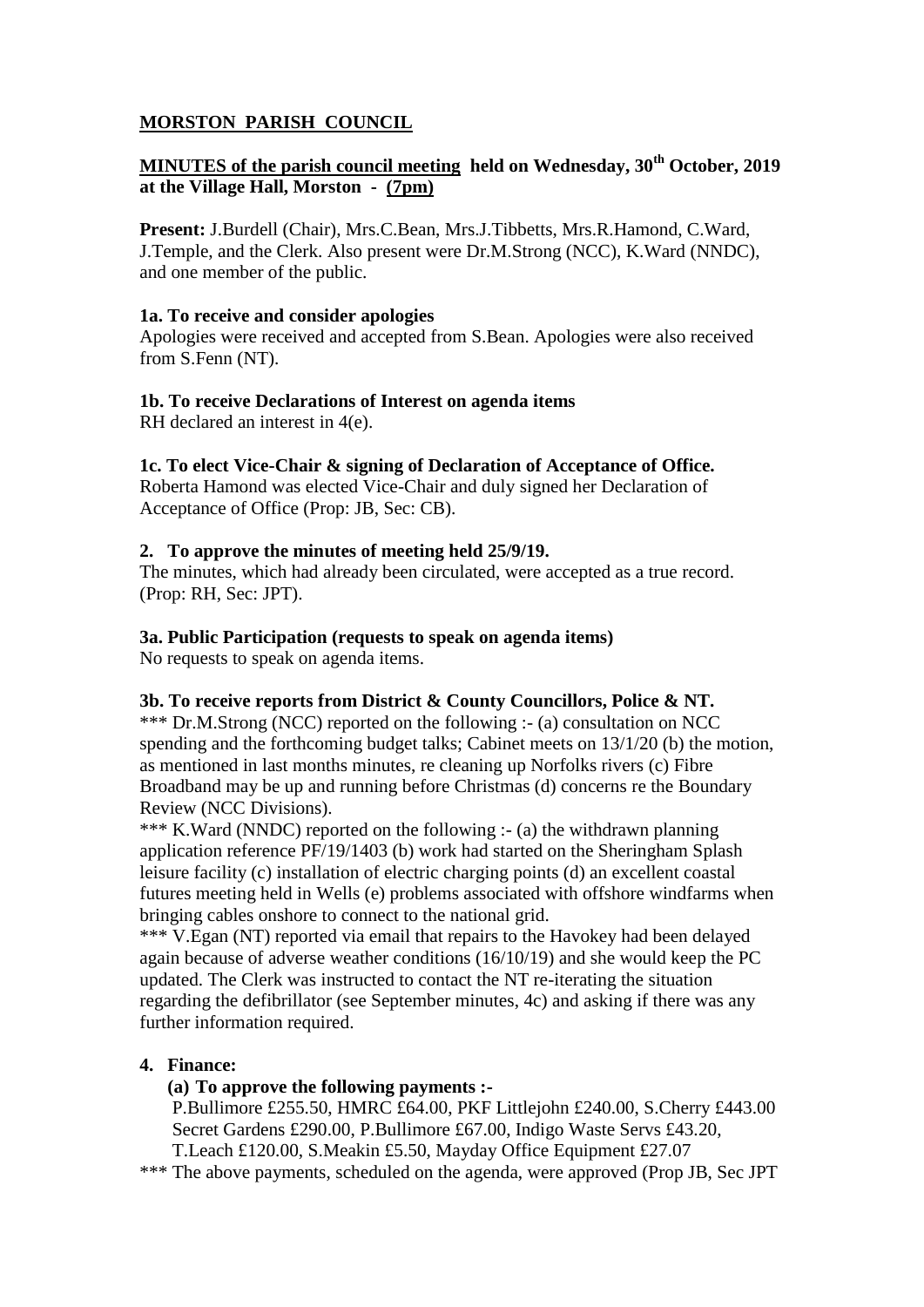**(b) To further consider request for donation towards emergency servs drone.** It was agreed, after further discussion, to remove this item from the agenda.

**(c) To receive update re the purchase of new defibrillator on the quay.** In the absence of SF (NT) it was agreed to carry this matter forward (see also minute 3b)

**(d) To consider/approve new Financial Regulations.**

After further consideration it was agreed to approve and adopt the new Financial Regulations (Prop: CW, Sec: JB). These would be posted to the parish council website.

**(e) To consider request for donation from the Local Lynx.**

It was agreed to donate £250 (Prop: CW, Sec: JPT). RH did not vote.

**(f) To consider request for donation from Norfolk Citizens Advice.**

It was agreed to donate £100 using S.137 (Prop: CB, Sec: CW).

#### **5. Planning:**

**(a) To note decisions & information received from NNDC since last meeting.** PF/19/1403; Morston Barn, The Street; This application had been withdrawn.

**(b) To consider planning applications received since agenda was printed** None received.

**(c) To consider NCC Minerals & Waste Local Plan; Preferred Options** It was agreed "no response" to this consultation.

**(d) To consider Neighbourhood Plan for Blakeney** Members agreed to again make no response.

#### **6. Highways and Footpath Matters:**

#### **(a) To receive update re maintenance of the pond.**

The contractor had acknowledged the Clerks instructions re scraping but had pointed out that this work needed to be carried out when there was lower water levels. Water levels would be monitored and the contractor informed when it appeared to be a suitable time to forward this project.

**(b) To note/consider NCC Highways Partnership Scheme 2020/21.** Carried forward to the next agenda (closing date for applications to NCC is Dec.19)

#### **7. Meetings & Conferences (announcements & reports)**

The Clerk had no new announcements. CW attended the coastal futures meeting in Wells on 24<sup>th</sup> October (see also NNDC report) and stated that it had been very informative.

#### **8. Caravan Site and Village Hall:**

**(a) To receive update re purchasing new chairs for the village hall** JPT had arranged for members to look at some chairs similar to those the PC were looking for (see minute Sept.19) at Letheringsett Village Hall.

**(b) To receive update re the replacement of west hedge/ & boundary fence** The work on the western boundary was still scheduled to start in early November.

**(c) To further consider dimensions of caravans allowed on the site.** The Chair had measured all vans on the site and recommended that the maximum size should be 36' x 12' (the largest van currently on site) subject to its placement in relation to the boundary and other vans. This was agreed. (Prop: JB, Sec: JPT)